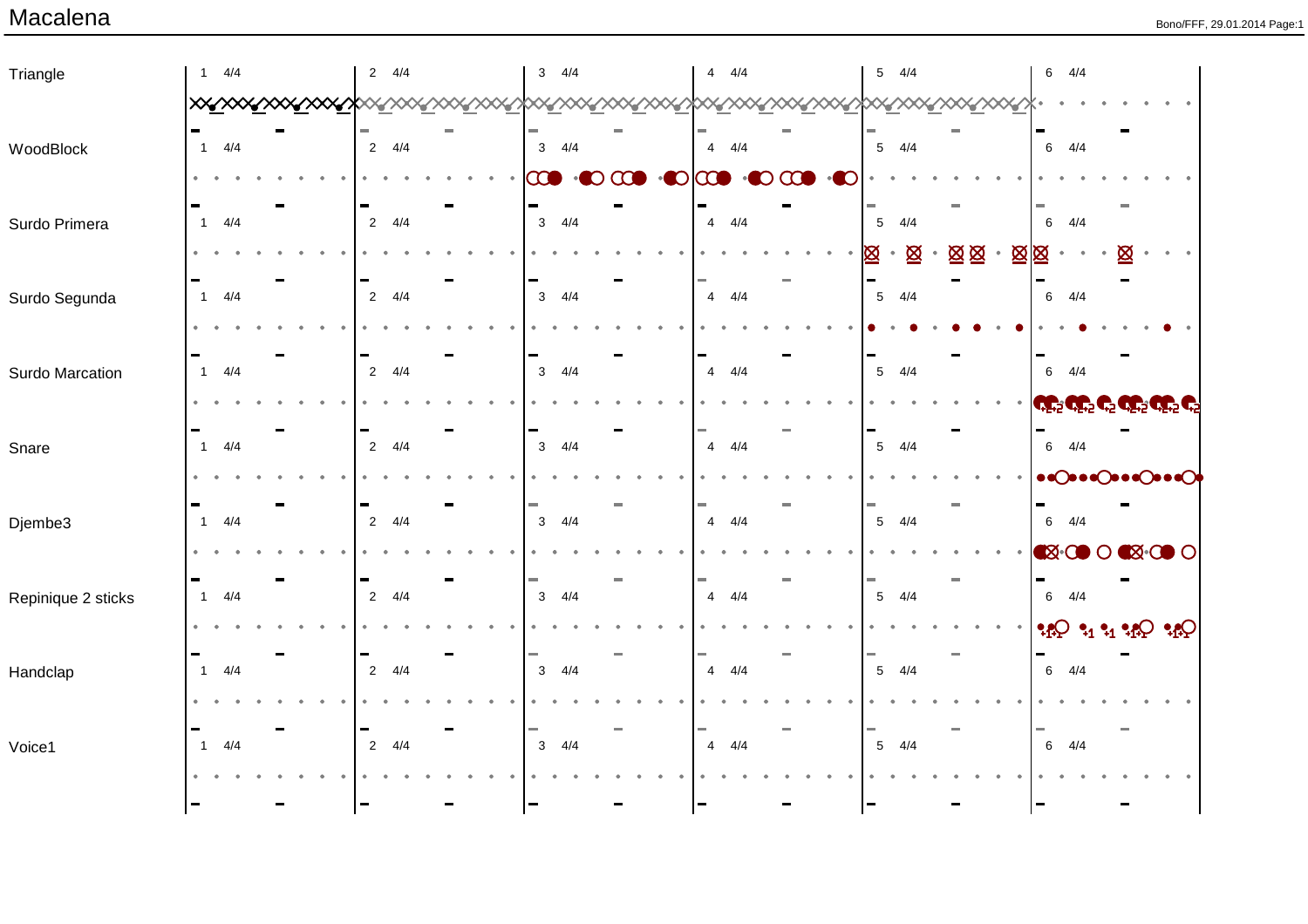| Triangle           | $7 \frac{4}{4}$                                                                         | $8 \frac{4}{4}$                                                                                      | $9 \frac{4}{4}$                                                          | 10 4/4                                                | $11 \t 4/4$                           | 12 4/4                                                                                                                                                                                                                                                                                                                                                                       |
|--------------------|-----------------------------------------------------------------------------------------|------------------------------------------------------------------------------------------------------|--------------------------------------------------------------------------|-------------------------------------------------------|---------------------------------------|------------------------------------------------------------------------------------------------------------------------------------------------------------------------------------------------------------------------------------------------------------------------------------------------------------------------------------------------------------------------------|
|                    |                                                                                         |                                                                                                      |                                                                          |                                                       |                                       |                                                                                                                                                                                                                                                                                                                                                                              |
| WoodBlock          | $7 \frac{4}{4}$                                                                         | $8 \frac{4}{4}$                                                                                      | $9 \quad 4/4$                                                            | $10 \t 4/4$                                           | $11 \t 4/4$                           | 12 4/4                                                                                                                                                                                                                                                                                                                                                                       |
|                    |                                                                                         |                                                                                                      |                                                                          |                                                       |                                       |                                                                                                                                                                                                                                                                                                                                                                              |
| Surdo Primera      | $7 \frac{4}{4}$                                                                         | 4/4<br>8                                                                                             | $9 \quad 4/4$                                                            | $10 \t 4/4$                                           | $11 \t 4/4$                           | 12 4/4                                                                                                                                                                                                                                                                                                                                                                       |
|                    | Ø<br>Ø<br>$\bullet$<br>$\bullet$<br>$\bullet$                                           | Ø<br>⊠<br>$\bullet$                                                                                  | Ø<br>Ø<br>$\bullet$                                                      |                                                       | Ø<br>⊠<br>$\bullet$                   | $\boxtimes$ .<br>⊠                                                                                                                                                                                                                                                                                                                                                           |
| Surdo Segunda      | $7 \frac{4}{4}$                                                                         | 8 4/4                                                                                                | $9 \frac{4}{4}$                                                          | $10 \t 4/4$                                           | $11 \t 4/4$                           | 12 4/4                                                                                                                                                                                                                                                                                                                                                                       |
|                    |                                                                                         |                                                                                                      |                                                                          |                                                       |                                       |                                                                                                                                                                                                                                                                                                                                                                              |
| Surdo Marcation    | $7 \frac{4}{4}$                                                                         | 4/4<br>8                                                                                             | $9 \quad 4/4$                                                            | $10 \t 4/4$                                           | $11 \t 4/4$                           | 12 4/4                                                                                                                                                                                                                                                                                                                                                                       |
|                    |                                                                                         | وَيْنَ وَيْنَ وَجَا وَيْنَ وَيْنَ وَيْنَ وَيْنَ وَيْنَ وَيْنَ وَيْنَ وَيْنَ وَيْنَ وَيْنَ وَيْنَ وَي |                                                                          |                                                       |                                       |                                                                                                                                                                                                                                                                                                                                                                              |
| Snare              | $7 \frac{4}{4}$                                                                         | $8 \quad 4/4$                                                                                        | $9 \quad 4/4$                                                            | $10 \t 4/4$                                           | $11 \t 4/4$                           | $12 \t 4/4$                                                                                                                                                                                                                                                                                                                                                                  |
|                    |                                                                                         | •• ()••• ()••• ()••• ()••• ()••• ()••• ()••• ()••• ()••• ()••• ()•••                                 |                                                                          |                                                       |                                       | ••○••○••○••○••○••○••○•••○•••○                                                                                                                                                                                                                                                                                                                                                |
| Djembe3            | $7 \frac{4}{4}$                                                                         | $8 \frac{4}{4}$                                                                                      | $9 \quad 4/4$                                                            | 10 4/4                                                | $11 \t 4/4$                           | $12 \t 4/4$                                                                                                                                                                                                                                                                                                                                                                  |
|                    | <b>EX-OO O XXCOXXO EX-OO O</b>                                                          |                                                                                                      | <b>EX-000   EX-000 AXXCXXC</b>                                           |                                                       | <b>EX-00 0 EX-00 0 EX-00 0 XXXXXX</b> |                                                                                                                                                                                                                                                                                                                                                                              |
| Repinique 2 sticks | $7 \frac{4}{4}$                                                                         | 8 4/4                                                                                                | $9 \quad 4/4$                                                            | $10 \t 4/4$                                           | $11 \t 4/4$                           | 12 4/4                                                                                                                                                                                                                                                                                                                                                                       |
|                    | $\mathcal{A}$ $\Omega$ $\mathcal{A}$ $\mathcal{A}$ $\mathcal{A}$ $\Omega$ $\mathcal{A}$ |                                                                                                      | $\cdot \circ \circ \cdot \circ \cdot \circ \cdot \circ \cdot$<br>$\cdot$ |                                                       |                                       | $\Omega_{\rm 1}^{\rm 2} \Omega_{\rm 2}^{\rm 1} \Omega_{\rm 1}^{\rm 2} \Omega_{\rm 2}^{\rm 1} \Omega_{\rm 2}^{\rm 2} \Omega_{\rm 2}^{\rm 1} \Omega_{\rm 2}^{\rm 1} \Omega_{\rm 2}^{\rm 2} \Omega_{\rm 2}^{\rm 1} \Omega_{\rm 2}^{\rm 1} \Omega_{\rm 2}^{\rm 1} \Omega_{\rm 2}^{\rm 1} \Omega_{\rm 2}^{\rm 1} \Omega_{\rm 2}^{\rm 1} \Omega_{\rm 2}^{\rm 1} \Omega_{\rm 2}^{\$ |
| Handclap           | $7 \frac{4}{4}$                                                                         | $8 \frac{4}{4}$                                                                                      | $9 \quad 4/4$                                                            | 10 4/4                                                | $11 \t 4/4$                           | $12 \t 4/4$                                                                                                                                                                                                                                                                                                                                                                  |
|                    |                                                                                         |                                                                                                      |                                                                          | $\times\times$ .<br>$\times$ $\cdot$ $\times$ $\cdot$ |                                       |                                                                                                                                                                                                                                                                                                                                                                              |
| Voice1             | $7 \frac{4}{4}$                                                                         | $8 \frac{4}{4}$                                                                                      | $9 \quad 4/4$                                                            | 10 4/4                                                | $11 \t 4/4$                           | 12 4/4                                                                                                                                                                                                                                                                                                                                                                       |
|                    |                                                                                         |                                                                                                      |                                                                          |                                                       |                                       |                                                                                                                                                                                                                                                                                                                                                                              |
|                    |                                                                                         |                                                                                                      |                                                                          | $\qquad \qquad \blacksquare$                          |                                       |                                                                                                                                                                                                                                                                                                                                                                              |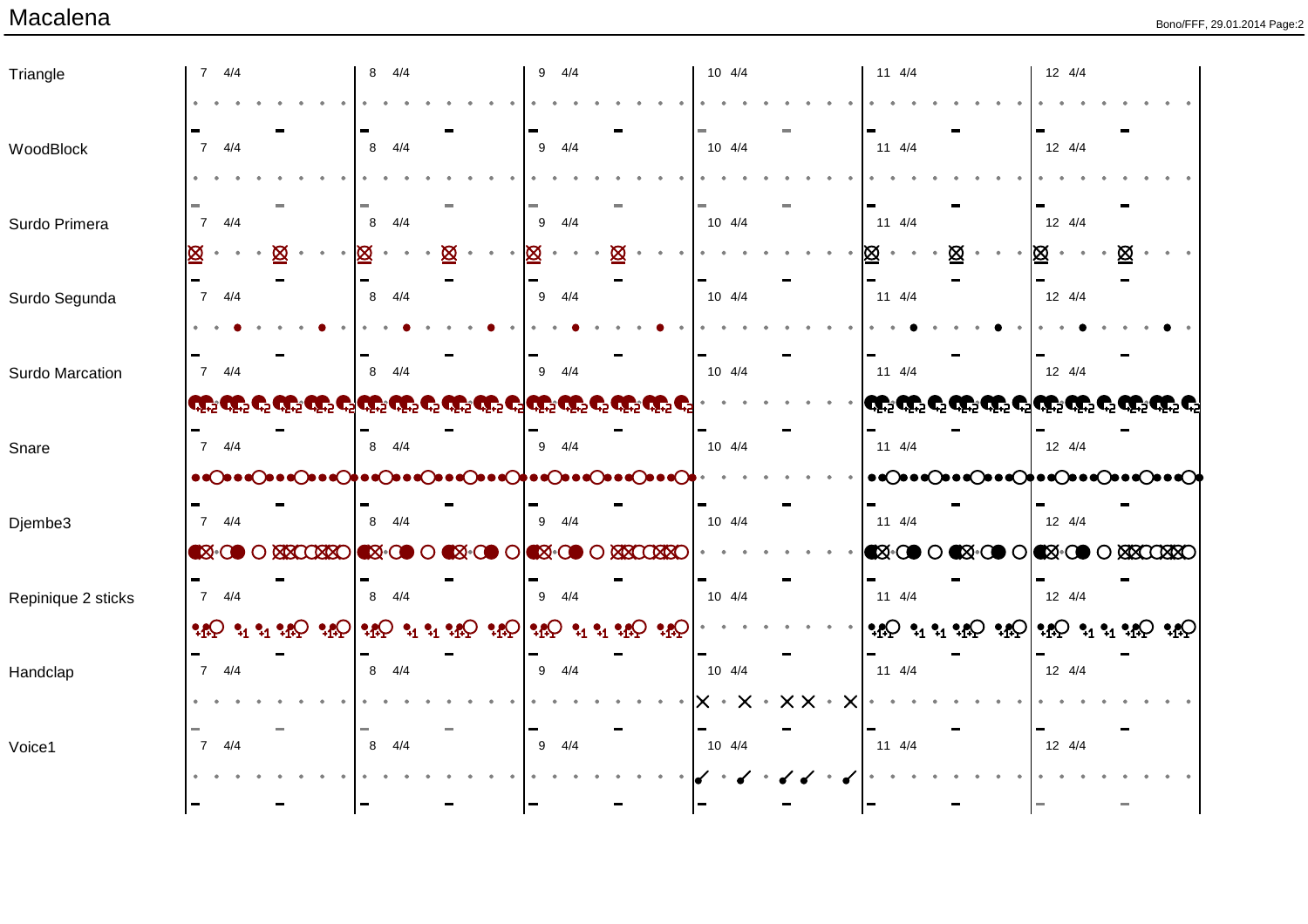| Triangle           | 13 4/4                                                                                               |                   | 14 4/4                          |              | 15 4/4         |                                    | 16 4/4              |                                   | 17 4/4                                                                      | 18 4/4                                                                                                                         |  |
|--------------------|------------------------------------------------------------------------------------------------------|-------------------|---------------------------------|--------------|----------------|------------------------------------|---------------------|-----------------------------------|-----------------------------------------------------------------------------|--------------------------------------------------------------------------------------------------------------------------------|--|
|                    |                                                                                                      |                   |                                 |              |                |                                    |                     |                                   |                                                                             |                                                                                                                                |  |
| WoodBlock          | 13 4/4                                                                                               |                   | $14 \t 4/4$                     |              | 15 4/4         |                                    | 16 4/4              |                                   | 17 4/4                                                                      | 18 4/4                                                                                                                         |  |
|                    |                                                                                                      |                   |                                 |              |                |                                    |                     |                                   | $\infty$                                                                    | $\cdot$ 0 $\infty$ $\cdot$ 0                                                                                                   |  |
| Surdo Primera      | 13 4/4                                                                                               |                   | $14 \t 4/4$                     |              | 15 4/4         |                                    | 16 4/4              |                                   | 17 4/4                                                                      | 18 4/4                                                                                                                         |  |
|                    | Ø                                                                                                    | ⊠                 | Ø                               | 図            | $\otimes$<br>⊠ |                                    | 図<br>Ø<br>$\bullet$ |                                   |                                                                             | ⊠<br>Ø                                                                                                                         |  |
| Surdo Segunda      | 13 4/4                                                                                               |                   | 14 4/4                          |              | 15 4/4         |                                    | 16 4/4              |                                   | 17 4/4                                                                      | 18 4/4                                                                                                                         |  |
|                    |                                                                                                      |                   |                                 |              |                |                                    |                     |                                   |                                                                             |                                                                                                                                |  |
| Surdo Marcation    | 13 4/4                                                                                               |                   | 14 4/4                          |              | 15 4/4         |                                    | 16 4/4              |                                   | $17 \t 4/4$                                                                 | 18 4/4                                                                                                                         |  |
|                    | وَيْنَ وَيْنَ وَيْنَ وَيْنَ وَيْنَ وَيْنَ وَيْنَ وَيْنَ وَيْنَ وَيْنَ وَيْنَ وَيْنَ وَيْنَ وَيْنَ وَ |                   |                                 |              |                |                                    | Ç,<br>G             |                                   | QG 2<br>$\mathbf{C}$ .                                                      | $\mathbf{C}^5\mathbf{C}^5$ . $\mathbf{C}^5\mathbf{C}^5\mathbf{C}^5$ .<br>$C_2$ $C_2$ $C_2$                                     |  |
| Snare              | 13 4/4                                                                                               |                   | $14 \quad 4/4$                  |              | 15 4/4         |                                    | 16 4/4              |                                   | $17 \t 4/4$                                                                 | 18 4/4                                                                                                                         |  |
|                    | $\bullet$ CooCooCooCooCooCooCooCooCooC                                                               |                   |                                 |              |                |                                    |                     |                                   | $\bullet$                                                                   | ∙∙∙⊙†∙∙⊙∙∙∙⊙∙⊙                                                                                                                 |  |
| Djembe3            | 13 4/4                                                                                               |                   | $14 \quad 4/4$                  |              | 15 4/4         |                                    | 16 4/4              |                                   | $17 \t4/4$                                                                  | 18 4/4                                                                                                                         |  |
|                    | <b>EX-OD OK</b>                                                                                      |                   | <b>EX-000   EX-0000 XXXXXXX</b> |              |                | $\cos \boxtimes \boxtimes \bullet$ |                     | $\cdot$ $\infty$ $\infty$ $\cdot$ | $\mathcal{S}$<br><b>XXX</b>                                                 | $\infty$<br><b>MAN</b>                                                                                                         |  |
| Repinique 2 sticks | 13 4/4                                                                                               |                   | $14 \t 4/4$                     |              | 15 4/4         |                                    | 16 4/4              |                                   | $17 \t 4/4$                                                                 | 18 4/4                                                                                                                         |  |
|                    | $\cdot \circ \cdot$                                                                                  | $Q_{1}$ $\bullet$ | $\cdot \cdot \cdot \cdot$       | $\mathbf{Q}$ |                | <b>ዓይይ1 ዓ1 ዓ.</b>                  |                     | 34.131                            | $\mathfrak{e}_1$ $\mathfrak{e}_2$ $\mathfrak{e}_1$ $\mathfrak{e}_1$ $\circ$ | $\left  \cdot_{1} \cdot_{1} \cdot_{1} \cdot_{1} \circ \cdot_{1} \circ \cdot_{1} \circ \circ \circ \right $<br>$Q_{\mathbf{R}}$ |  |
| Handclap           | 13 4/4                                                                                               |                   | 14 4/4                          |              | 15 4/4         |                                    | 16 4/4              |                                   | $17 \t 4/4$                                                                 | 18 4/4                                                                                                                         |  |
|                    |                                                                                                      |                   |                                 |              |                |                                    |                     |                                   |                                                                             |                                                                                                                                |  |
| Voice1             | 13 4/4                                                                                               |                   | 14 4/4                          |              | 15 4/4         |                                    | 16 4/4              |                                   | 17 4/4                                                                      | 18 4/4                                                                                                                         |  |
|                    |                                                                                                      |                   |                                 |              |                |                                    |                     |                                   |                                                                             |                                                                                                                                |  |
|                    |                                                                                                      |                   |                                 | m.           | l=             |                                    | <b>COL</b>          |                                   | $\sim$                                                                      | <b>COL</b>                                                                                                                     |  |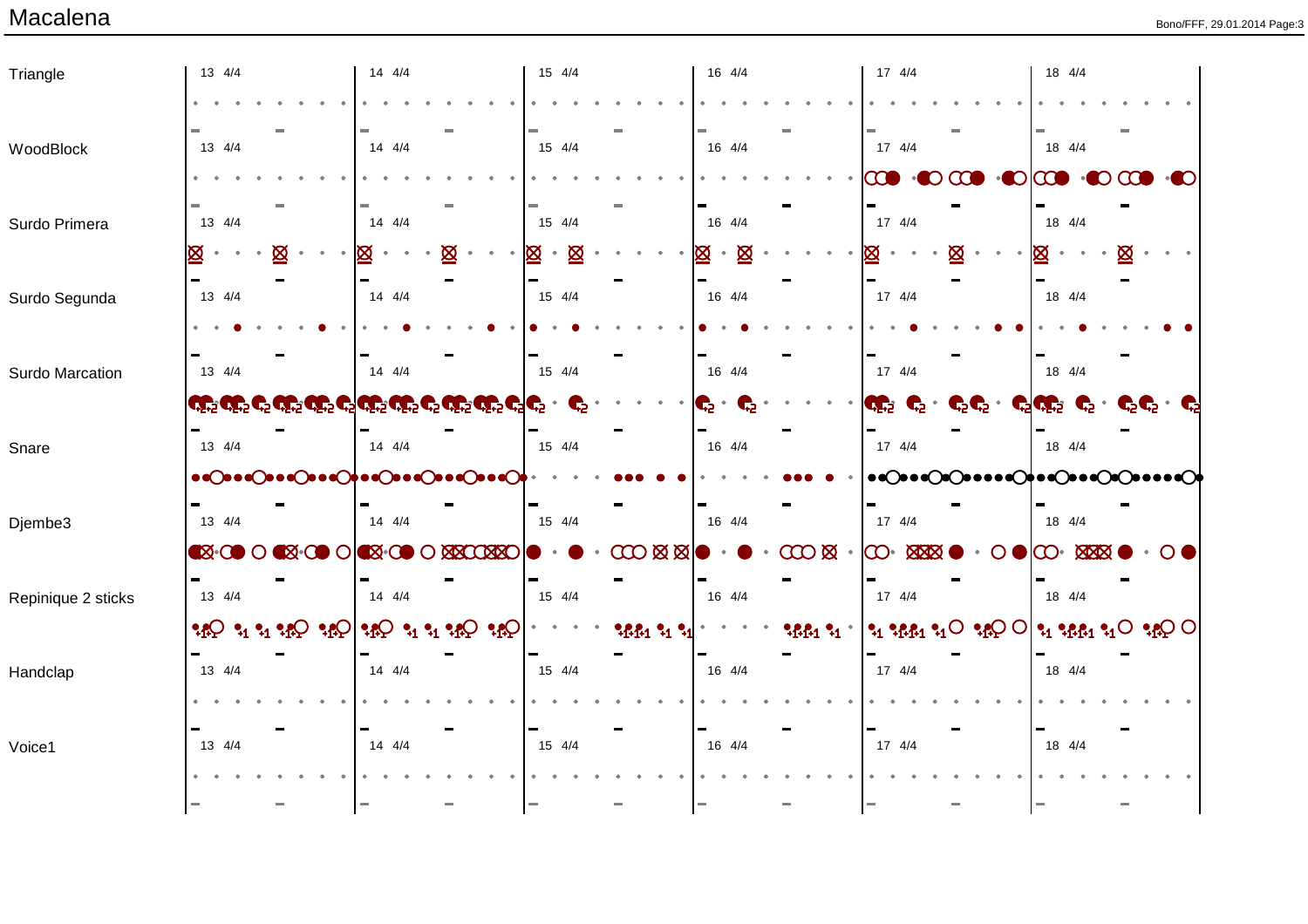| Triangle           | 19 4/4                                              |            | 20 4/4                                                    |                              | 21 4/4                       |                       | 22 4/4                                                                                                                                                                                                                                                                                                                                                                                                                               |                              | 23 4/4              |                    | 24 4/4                                  |         |
|--------------------|-----------------------------------------------------|------------|-----------------------------------------------------------|------------------------------|------------------------------|-----------------------|--------------------------------------------------------------------------------------------------------------------------------------------------------------------------------------------------------------------------------------------------------------------------------------------------------------------------------------------------------------------------------------------------------------------------------------|------------------------------|---------------------|--------------------|-----------------------------------------|---------|
|                    |                                                     |            |                                                           |                              |                              |                       |                                                                                                                                                                                                                                                                                                                                                                                                                                      |                              |                     |                    |                                         |         |
| WoodBlock          | 19 4/4                                              |            | 20 4/4                                                    |                              | $21 \t 4/4$                  |                       | 22 4/4                                                                                                                                                                                                                                                                                                                                                                                                                               |                              | 23 4/4              |                    | 24 4/4                                  |         |
|                    | $\infty$<br>D                                       | <b>CCI</b> | $\bullet$ $\bullet$<br>$\mathbf{O}[\mathbf{C}\mathbf{O}]$ | $\Omega$                     |                              |                       | $\infty$<br>$\cdot$ $\infty$                                                                                                                                                                                                                                                                                                                                                                                                         | $\cdot$ CICO                 | $\bullet$ $\bullet$ | $\infty$           | $\cdot$ 000 $\cdot$ 000 $\cdot$ 000     |         |
| Surdo Primera      | 19 4/4                                              |            | 20 4/4                                                    |                              | $21 \t 4/4$                  |                       | 22 4/4                                                                                                                                                                                                                                                                                                                                                                                                                               |                              | 23 4/4              |                    | 24 4/4                                  |         |
|                    | ⊠                                                   | ⊠          |                                                           | Ø<br>$\bullet$               | 図<br>⊠<br>$\bullet$          | 図図<br>⊠⊠<br>$\bullet$ | 図                                                                                                                                                                                                                                                                                                                                                                                                                                    |                              | Ø<br>⊠              |                    | ⊠<br>⊠                                  |         |
| Surdo Segunda      | 19 4/4                                              |            | 20 4/4                                                    |                              | 21 4/4                       |                       | 22 4/4                                                                                                                                                                                                                                                                                                                                                                                                                               |                              | 23 4/4              |                    | 24 4/4                                  |         |
|                    |                                                     |            |                                                           |                              |                              |                       |                                                                                                                                                                                                                                                                                                                                                                                                                                      |                              |                     |                    |                                         |         |
| Surdo Marcation    | 19 4/4                                              |            | 20 4/4                                                    |                              | 21 4/4                       |                       | 22 4/4                                                                                                                                                                                                                                                                                                                                                                                                                               |                              | 23 4/4              |                    | 24 4/4                                  |         |
|                    | <b>CE</b><br>$\mathbb{C}^5$ .                       |            | $C^5C^5$ . $C^5C^5C^5$ .                                  | $\mathbf{C}^5\mathbf{C}^5$ . | $C^5C^5$ .<br>$\mathbf{C}$ . |                       | $C^5C^5$ . $C^5C^{155}$ $C^5$ .                                                                                                                                                                                                                                                                                                                                                                                                      |                              |                     |                    | င္း ျပည္တြင္း (၁) ရက္ေရးစြား (၁) ရက္ေရး |         |
| Snare              | 19 4/4                                              |            | 20 4/4                                                    |                              | 21 4/4                       |                       | 22 4/4                                                                                                                                                                                                                                                                                                                                                                                                                               |                              | 23 4/4              |                    | 24 4/4                                  |         |
|                    | $\bullet$                                           |            | ∙∙⊙†∙∙⊙∙∙⊙⊙                                               |                              |                              |                       | $\bullet \bullet \bullet \bullet \bullet \bullet \bullet \bullet \bullet$                                                                                                                                                                                                                                                                                                                                                            |                              | ∙∙∙⊙†∙∙⊙∙∙⊙∙⊙       |                    | ∙∙⊝†∙∙⊝∙∙⊙©                             |         |
| Djembe3            | 19 4/4                                              |            | 20 4/4                                                    |                              | 21 4/4                       |                       | 22 4/4                                                                                                                                                                                                                                                                                                                                                                                                                               |                              | 23 4/4              |                    | 24 4/4                                  |         |
|                    | $\infty$<br><b>XXXX</b>                             | O          | ထႋ<br><b>MAN</b>                                          |                              | ( )                          | <b>ØØ</b>             | $\bullet$ $\bullet$<br><b>XXXX</b>                                                                                                                                                                                                                                                                                                                                                                                                   | $\odot \bullet \circledcirc$ | <b>XXXXX</b>        | $\bigcirc \bullet$ | <b>XXXXX</b>                            | $\circ$ |
| Repinique 2 sticks | 19 4/4                                              |            | 20 4/4                                                    |                              | $21 \t 4/4$                  |                       | 22 4/4                                                                                                                                                                                                                                                                                                                                                                                                                               |                              | 23 4/4              |                    | 24 4/4                                  |         |
|                    | $\gamma_1 \gamma_2 \beta_1 \gamma_2 \circ \gamma_2$ |            |                                                           | $\Omega$                     | $\mathbf{Q}_1$ .             |                       | $\mathbf{P}_1 \cdot_{\mathbf{P}_1 \mathbf{P}_1} \cdot_{\mathbf{P}_2} \mathbf{P}_1 \odot \mathbf{P}_2 \odot \mathbf{P}_1 \odot \mathbf{P}_2 \odot \mathbf{P}_1 \odot \mathbf{P}_2 \odot \mathbf{P}_1 \odot \mathbf{P}_2 \odot \mathbf{P}_1 \odot \mathbf{P}_2 \odot \mathbf{P}_2 \odot \mathbf{P}_1 \odot \mathbf{P}_2 \odot \mathbf{P}_2 \odot \mathbf{P}_2 \odot \mathbf{P}_2 \odot \mathbf{P}_2 \odot \mathbf{P}_2 \odot \mathbf{$ |                              |                     |                    |                                         |         |
|                    | 19 4/4                                              |            | 20 4/4                                                    |                              | 21 4/4                       |                       | 22 4/4                                                                                                                                                                                                                                                                                                                                                                                                                               |                              | 23 4/4              |                    | 24 4/4                                  |         |
| Handclap           |                                                     |            |                                                           |                              |                              |                       |                                                                                                                                                                                                                                                                                                                                                                                                                                      |                              |                     |                    |                                         |         |
|                    |                                                     |            |                                                           |                              |                              |                       |                                                                                                                                                                                                                                                                                                                                                                                                                                      |                              |                     |                    |                                         |         |
| Voice1             | 19 4/4                                              |            | 20 4/4                                                    |                              | $21 \t 4/4$                  |                       | 22 4/4                                                                                                                                                                                                                                                                                                                                                                                                                               |                              | 23 4/4              |                    | 24 4/4                                  |         |
|                    |                                                     |            |                                                           |                              | $\sim$                       |                       | $\sim$                                                                                                                                                                                                                                                                                                                                                                                                                               |                              | $\sim$              |                    |                                         |         |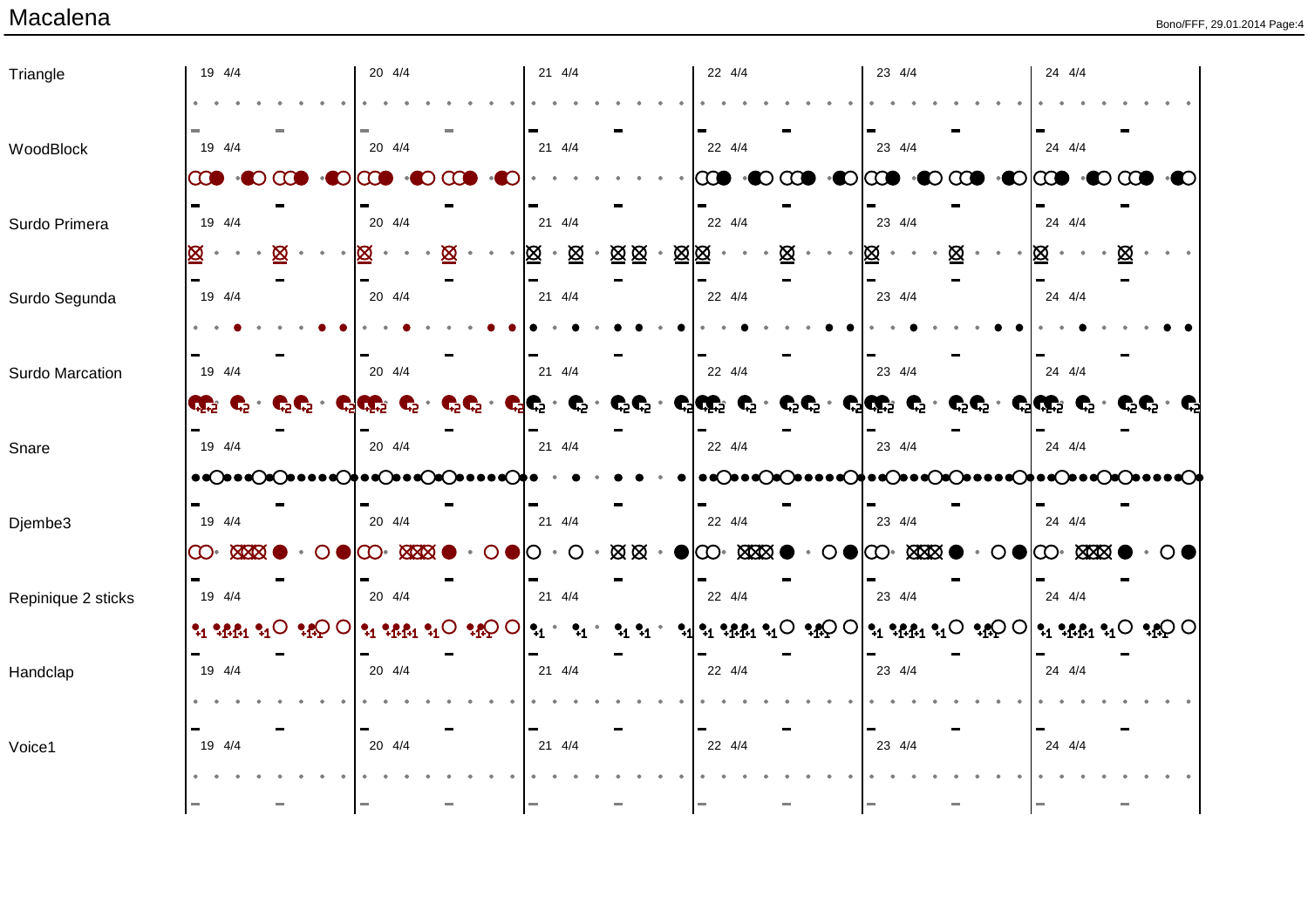| Triangle           | 25 4/4                                                                      | 26 4/4          | 27 4/4                                            | 28 4/4                                                     | 29 4/4 | 30 4/4                                                                                                         |
|--------------------|-----------------------------------------------------------------------------|-----------------|---------------------------------------------------|------------------------------------------------------------|--------|----------------------------------------------------------------------------------------------------------------|
|                    |                                                                             |                 |                                                   |                                                            |        |                                                                                                                |
| WoodBlock          | 25 4/4                                                                      | 26 4/4          | 27 4/4                                            | 28 4/4                                                     | 29 4/4 | 30 4/4                                                                                                         |
|                    | $\overline{\mathbb{C}}$<br>$\cdot$ 00<br>$\bullet$ $\bullet$                |                 |                                                   |                                                            |        |                                                                                                                |
| Surdo Primera      | 25 4/4                                                                      | 26 4/4          | 27 4/4                                            | 28 4/4                                                     | 29 4/4 | 30 4/4                                                                                                         |
|                    | $\underline{\otimes}$<br>図<br>$\bullet$ $\bullet$<br>$\bullet$<br>$\bullet$ | 図<br>Ø          | 図<br>⊠                                            | Ø<br>図                                                     | ⊠<br>⊠ | 図<br>⊠                                                                                                         |
| Surdo Segunda      | 25 4/4                                                                      | 26 4/4          | 27 4/4                                            | 28 4/4                                                     | 29 4/4 | 30 4/4                                                                                                         |
|                    |                                                                             |                 |                                                   |                                                            |        |                                                                                                                |
| Surdo Marcation    | 25 4/4                                                                      | 26 4/4          | 27 4/4                                            | 28 4/4                                                     | 29 4/4 | 30 4/4                                                                                                         |
|                    | $\mathbf{G}^{\bullet\bullet}_\mathbf{S}$ .<br>$\mathbf{C}^5\mathbf{C}^5$ .  | $\mathbf{C}^5$  | Ć.<br>$\mathbf{C}^{\mathbf{S}}$                   |                                                            |        | ولون ولون ون ولون وون والولائي ولون والون والوالي والمون والموالي والون والموالي والموالي والموالي والموالي وا |
| Snare              | 25 4/4                                                                      | 26 4/4          | 27 4/4                                            | 28 4/4                                                     | 29 4/4 | 30 4/4                                                                                                         |
|                    | $\bullet$                                                                   |                 |                                                   | $\bullet$ Cooc $\circ$ coc $\circ$ coc $\circ$ coc $\circ$ |        | )●●○●●○●●●○●●●○●●●○●●●○●                                                                                       |
| Djembe3            | 25 4/4                                                                      | 26 4/4          | 27 4/4                                            | 28 4/4                                                     | 29 4/4 | 30 4/4                                                                                                         |
|                    | <b>SESSO</b><br>$\infty$                                                    | $\cos \alpha$   | $\infty$                                          |                                                            |        | <b>ISI-OD O ISI-OD O ISI-OD O ISICOSIO ISI-OD O ISI-OD O</b>                                                   |
| Repinique 2 sticks | 25 4/4                                                                      | 26 4/4          | 27 4/4                                            | 28 4/4                                                     | 29 4/4 | 30 4/4                                                                                                         |
|                    | $\cdot_1 \cdot_{1} \cdot_{1}$ $\cdot_1$ $\circ$ $\cdot_{1}$ $\circ$ $\circ$ | <b>1661 % %</b> | 9.6131<br>$\bullet \qquad \bullet \qquad \bullet$ |                                                            |        |                                                                                                                |
| Handclap           | 25 4/4                                                                      | 26 4/4          | 27 4/4                                            | 28 4/4                                                     | 29 4/4 | 30 4/4                                                                                                         |
|                    |                                                                             |                 |                                                   |                                                            |        |                                                                                                                |
| Voice1             | 25 4/4                                                                      | 26 4/4          | 27 4/4                                            | 28 4/4                                                     | 29 4/4 | 30 4/4                                                                                                         |
|                    |                                                                             |                 |                                                   |                                                            |        |                                                                                                                |
|                    |                                                                             |                 | m.                                                | <b>College</b>                                             |        |                                                                                                                |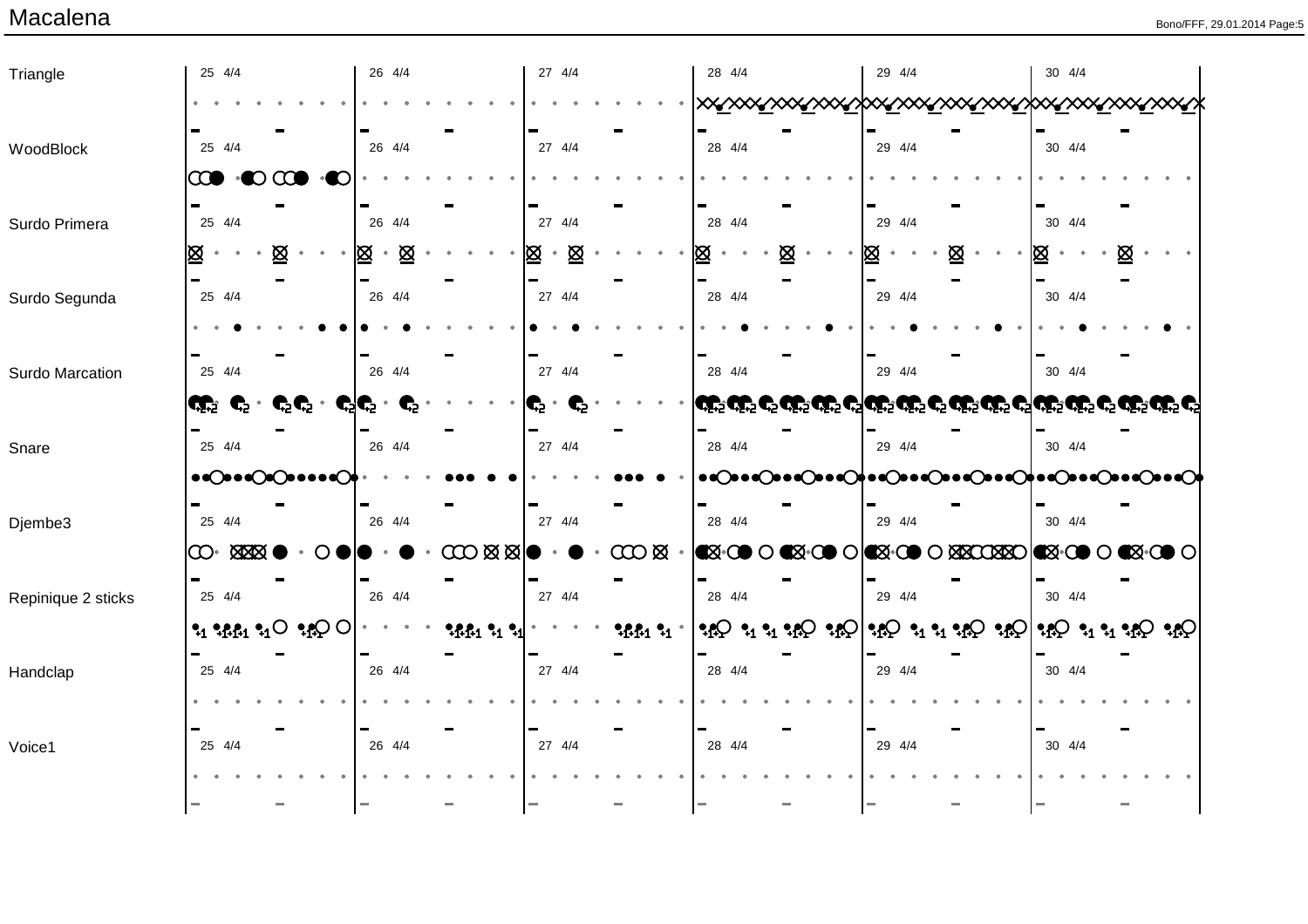| Triangle           | 31 4/4                                                                                                    | 32 4/4                                 | 33 4/4 | 34 4/4                                                                                                                                                                                                                                                                          | 35 4/4 | 36 4/4                                                                                                         |
|--------------------|-----------------------------------------------------------------------------------------------------------|----------------------------------------|--------|---------------------------------------------------------------------------------------------------------------------------------------------------------------------------------------------------------------------------------------------------------------------------------|--------|----------------------------------------------------------------------------------------------------------------|
|                    | <u><b>xx∡xxx∡xxx∡xxx</b></u>                                                                              |                                        |        |                                                                                                                                                                                                                                                                                 |        |                                                                                                                |
| WoodBlock          | 31 4/4                                                                                                    | 32 4/4                                 | 33 4/4 | 34 4/4                                                                                                                                                                                                                                                                          | 35 4/4 | 36 4/4                                                                                                         |
|                    |                                                                                                           |                                        |        |                                                                                                                                                                                                                                                                                 |        |                                                                                                                |
| Surdo Primera      | 31 4/4                                                                                                    | 32 4/4                                 | 33 4/4 | 34 4/4                                                                                                                                                                                                                                                                          | 35 4/4 | 36 4/4                                                                                                         |
|                    | ⊠<br>⊠                                                                                                    | 図図図<br>⊠                               | 図<br>Ø | ⊠<br>Ю                                                                                                                                                                                                                                                                          | Ø      | Ø                                                                                                              |
|                    |                                                                                                           | 32 4/4                                 | 33 4/4 | 34 4/4                                                                                                                                                                                                                                                                          | 35 4/4 | 36 4/4                                                                                                         |
| Surdo Segunda      | 31 4/4                                                                                                    |                                        |        |                                                                                                                                                                                                                                                                                 |        |                                                                                                                |
|                    |                                                                                                           |                                        |        |                                                                                                                                                                                                                                                                                 |        |                                                                                                                |
| Surdo Marcation    | 31 4/4                                                                                                    | 32 4/4                                 | 33 4/4 | 34 4/4                                                                                                                                                                                                                                                                          | 35 4/4 | 36 4/4                                                                                                         |
|                    | والت والت ولتح والت والت والوالى                                                                          | $\mathbf{C}^5\mathbf{C}^5\mathbf{C}$ . |        |                                                                                                                                                                                                                                                                                 |        | وَلَكَ وَلَكَ وَ*وَلَكَ وَيَا مَلَكَ أَيْكَ وَيَا مَعْنَا وَيَا وَيَا وَيَا وَيَا مَنْ مَنْ مَنْ مَا وَيَا وَي |
| Snare              | 31 4/4                                                                                                    | 32 4/4                                 | 33 4/4 | $34 \frac{4}{4}$                                                                                                                                                                                                                                                                | 35 4/4 | 36 4/4                                                                                                         |
|                    | $\bullet \bullet \bullet \bullet \bullet \bullet \bullet \bullet \bullet \bullet \bullet$                 |                                        |        |                                                                                                                                                                                                                                                                                 |        |                                                                                                                |
| Djembe3            | 31 4/4                                                                                                    | 32 4/4                                 | 33 4/4 | 34 4/4                                                                                                                                                                                                                                                                          | 35 4/4 | 36 4/4                                                                                                         |
|                    | $\bullet$ $\bullet$ $\circ$ $\bullet$ $\circ$ $\bullet$ $\bullet$ $\bullet$ $\bullet$ $\bullet$ $\bullet$ | $\infty$                               |        | <b>EX:00 0 EX:00 0 EX:00 0 XX0XX</b>                                                                                                                                                                                                                                            | ▧∙∞।   | <b>EX-00 O EX-00 O XXCXXO</b>                                                                                  |
| Repinique 2 sticks | 31 4/4                                                                                                    | 32 4/4                                 | 33 4/4 | $34 \frac{4}{4}$                                                                                                                                                                                                                                                                | 35 4/4 | 36 4/4                                                                                                         |
|                    |                                                                                                           | $\mathbf{P}_1$ ? ARRA1 ? 1 ? 1 ? 1     |        | $\Omega_{\rm 1} \Omega_{\rm 2} \Omega_{\rm 3} \Omega_{\rm 4} \Omega_{\rm 1} \Omega_{\rm 2} \Omega_{\rm 1} \Omega_{\rm 2} \Omega_{\rm 3} \Omega_{\rm 4} \Omega_{\rm 1} \Omega_{\rm 1} \Omega_{\rm 2} \Omega_{\rm 3} \Omega_{\rm 4} \Omega_{\rm 1} \Omega_{\rm 2} \Omega_{\rm 3}$ |        |                                                                                                                |
|                    |                                                                                                           |                                        |        |                                                                                                                                                                                                                                                                                 |        |                                                                                                                |
| Handclap           | 31 4/4                                                                                                    | 32 4/4                                 | 33 4/4 | 34 4/4                                                                                                                                                                                                                                                                          | 35 4/4 | 36 4/4                                                                                                         |
|                    |                                                                                                           |                                        |        |                                                                                                                                                                                                                                                                                 |        |                                                                                                                |
| Voice1             | 31 4/4                                                                                                    | 32 4/4                                 | 33 4/4 | 34 4/4                                                                                                                                                                                                                                                                          | 35 4/4 | 36 4/4                                                                                                         |
|                    |                                                                                                           |                                        |        |                                                                                                                                                                                                                                                                                 |        |                                                                                                                |
|                    |                                                                                                           |                                        |        |                                                                                                                                                                                                                                                                                 |        |                                                                                                                |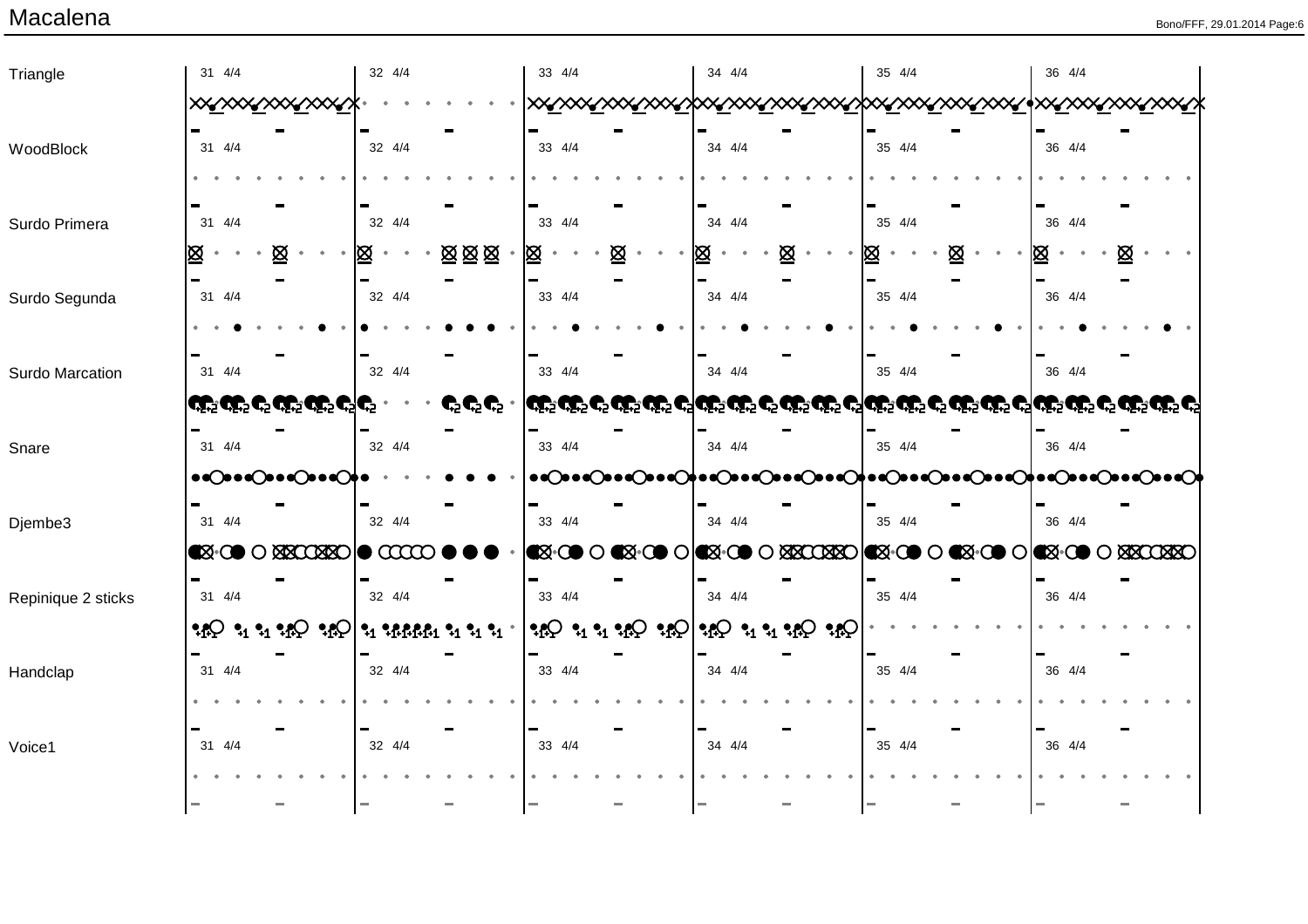| Triangle           | 37 4/4                                                       | 38 4/4                                         | 39 4/4                 | 40 4/4                       | 41 4/4 | 42 4/4   |
|--------------------|--------------------------------------------------------------|------------------------------------------------|------------------------|------------------------------|--------|----------|
|                    |                                                              |                                                |                        |                              |        |          |
| WoodBlock          | 37 4/4                                                       | 38 4/4                                         | 39 4/4                 | 40 4/4                       | 41 4/4 | 42 4/4   |
|                    |                                                              |                                                |                        |                              |        |          |
| Surdo Primera      | 37 4/4                                                       | 38 4/4                                         | 39 4/4                 | 40 4/4                       | 41 4/4 | 42 4/4   |
|                    | $\boxtimes$<br>図                                             | 図<br>図<br>$\bullet$                            | $\boxtimes$<br>図       | $\underline{\otimes}$<br>図   | ⊠<br>図 | ⊠<br>Ø   |
| Surdo Segunda      | 37 4/4                                                       | 38 4/4                                         | 39 4/4                 | 40 4/4                       | 41 4/4 | 42 4/4   |
|                    |                                                              |                                                |                        |                              |        |          |
| Surdo Marcation    | 37 4/4                                                       | 38 4/4                                         | 39 4/4                 | 40 4/4                       | 41 4/4 | 42 4/4   |
|                    | <b>احتی حتیه دی حتیه حتیه دیا حتیه حتیه دی حتیه حتیه</b> دیا |                                                |                        |                              |        |          |
| Snare              | 37 4/4                                                       | 38 4/4                                         | 39 4/4                 | 40 4/4                       | 41 4/4 | 42 4/4   |
|                    |                                                              |                                                |                        |                              |        |          |
| Djembe3            | 37 4/4                                                       | 38 4/4                                         | 39 4/4                 | 40 4/4                       | 41 4/4 | 42 4/4   |
|                    | <b>EX-00 O EX-00 O</b>                                       | <b>XXXXXXO XXXO</b><br><b>B</b> -CO<br>$\circ$ | <b>X</b> OO<br>$\circ$ | <b>K</b> -C<br><b>SECOSE</b> |        |          |
| Repinique 2 sticks | 37 4/4                                                       | 38 4/4                                         | 39 4/4                 | 40 4/4                       | 41 4/4 | 42 4/4   |
|                    |                                                              |                                                |                        |                              |        |          |
| Handclap           | 37 4/4                                                       | 38 4/4                                         | 39 4/4                 | 40 4/4                       | 41 4/4 | 42 4/4   |
|                    |                                                              |                                                |                        |                              |        |          |
| Voice1             | 37 4/4                                                       | 38 4/4                                         | 39 4/4                 | 40 4/4                       | 41 4/4 | 42 4/4   |
|                    |                                                              |                                                |                        |                              |        |          |
|                    |                                                              | ۰                                              | a a                    | $\equiv$                     | ÷,     | $\equiv$ |